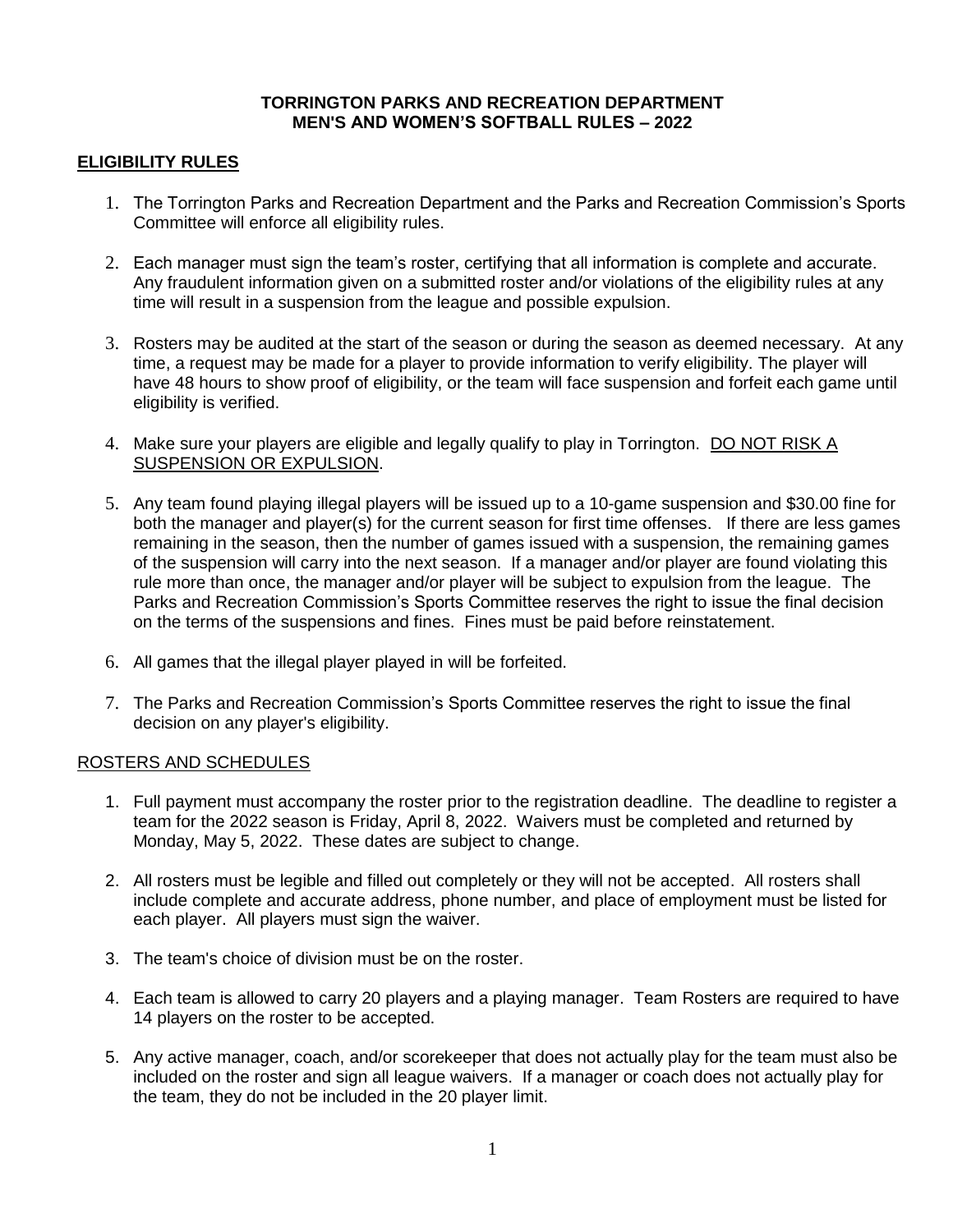- 6. Roster changes must be made IN PERSON at the Parks and Recreation Department. Once divisions have been created a player add-on form will be required to be submitted. All requests for roster changes will be inspected by a review committee.
- 7. No roster changes by phone, fax, or email will be accepted.
- 8. There will be a waiting period of approximately one week pending a review of any new players added to team rosters after teams have been placed in divisions.
- 9. Until the new player is approved, the player is not allowed to play in any league games.
- 10. The Men's and Women's League's should both start tentatively May 9, 2022 (subject to change.)
- 11. Rosters will be frozen after July 1, 2022.
- 12. A player can play on only one team in the league each year. Once a player plays for one team, that player cannot join another team.
- 13. Teams are encouraged to play double headers. If your team does not want to play double headers, please indicate so on your roster for consideration.

### **SCHEDULE CHANGES**

- 1. Special Requests There will be absolutely no special scheduling requests accepted. All teams must be able to field a team for all the available time slots on the rosters.
- 2. Once the schedule is completed for the season, including make-ups and playoffs, there will be no changes to the schedules. **No Exceptions Allowed.**
- 3. All teams are responsible to have enough players for all scheduled games, make-ups, and playoffs.

### **BATS – MEN'S LEAGUE:**

- 1. Bats that are not approved by ASA/USA will not be allowed to be used in a game.
- 2. The Park and Recreation Department and its designated representatives reserve the right to inspect any bat used in league play.
- 3. The Park and Recreation Department and its designated representatives reserve the right to confiscate any illegal and/or altered bat.
	- a. The illegal and/or altered bat will be tested. If this bat is found to be illegal and/or altered, the player will be banned from softball for one year.
	- b. The game that the illegal and/or altered bat that was used in will be forfeited.
- 4. If that player is found to be using an illegal and/or altered bat a second time he/she will be banned from the league with no reinstatement.
- 5. This is an extreme safety issue. The Park and Recreation Department will not tolerate illegal use of any softball equipment.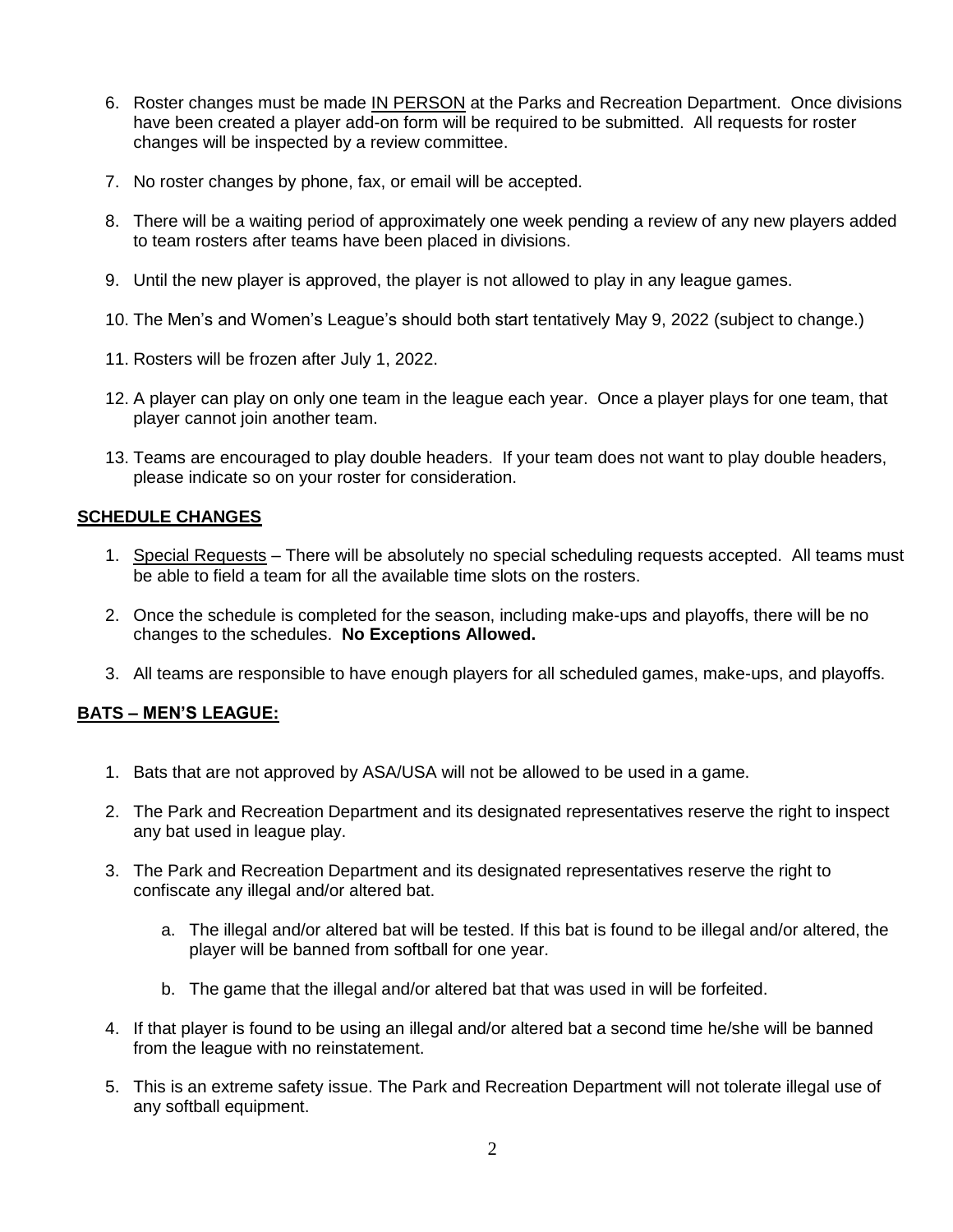- 6. The approved bat list can be found in the news and notes section on [www.torringtonsoftball.com.](http://www.torringtonsoftball.com/)
- 7. The Park and Recreation Department will provide used bats for teams that cannot provide their own. The umpires will distribute them each game as needed.

# **BATS – WOMEN'S LEAGUE:**

- 1. Bats that are not approved by ASA/USA will not be allowed to be used in a game.
- 2. The Park and Recreation Department and its designated representatives reserve the right to inspect any bat used in league play.
- 3. The Park and Recreation Department and its designated representatives reserve the right to confiscate any illegal and/or altered bat.
	- a. The illegal and/or altered bat will be tested. If this bat is found to be illegal and/or altered, the player will be banned from softball for one year.
	- b. The game that the illegal and/or altered bat that was used in will be forfeited.
- 4. If that player is found to be using an illegal and/or altered bat a second time he/she will be banned from the league with no reinstatement.
- 5. This is an extreme safety issue. The Park and Recreation Department will not tolerate illegal use of any softball equipment.
- 6. Little League bats are prohibited.
- 7. The approved bat list can be found in the news and notes section on [www.torringtonsoftball.com.](http://www.torringtonsoftball.com/)

# **SOFTBALL – MEN'S LEAGUE**

1. The Men's Composite League will use a 52/300 Composite softball.

### **SOFTBALL – WOMEN'S LEAGUE**

1. The Women's League will use a 52/300 Synthetic softball.

### **EJECTIONS AND PROPER CONDUCT**

- 1. PARTICIPANT BEHAVIOR POLICY Any form of discrimination, abuse, and/or unacceptable behavior will not be tolerated. Unacceptable behavior includes, but is not limited to, the following:
	- a. Any violation of federal or state law, or city ordinance.
	- b. Deliberate or reckless disruption of any park activities or programs.
	- c. Failure or refusing to obey park ordinance or park rules as directed by city staff or sign.
	- d. Threatening or intimidating others through verbal abuse, profanity, obscene gestures, or other means.
	- e. Intentionally or recklessly damaging or defacing any park property or equipment, or personal property of others.
	- f. Fighting or other assaultive behavior.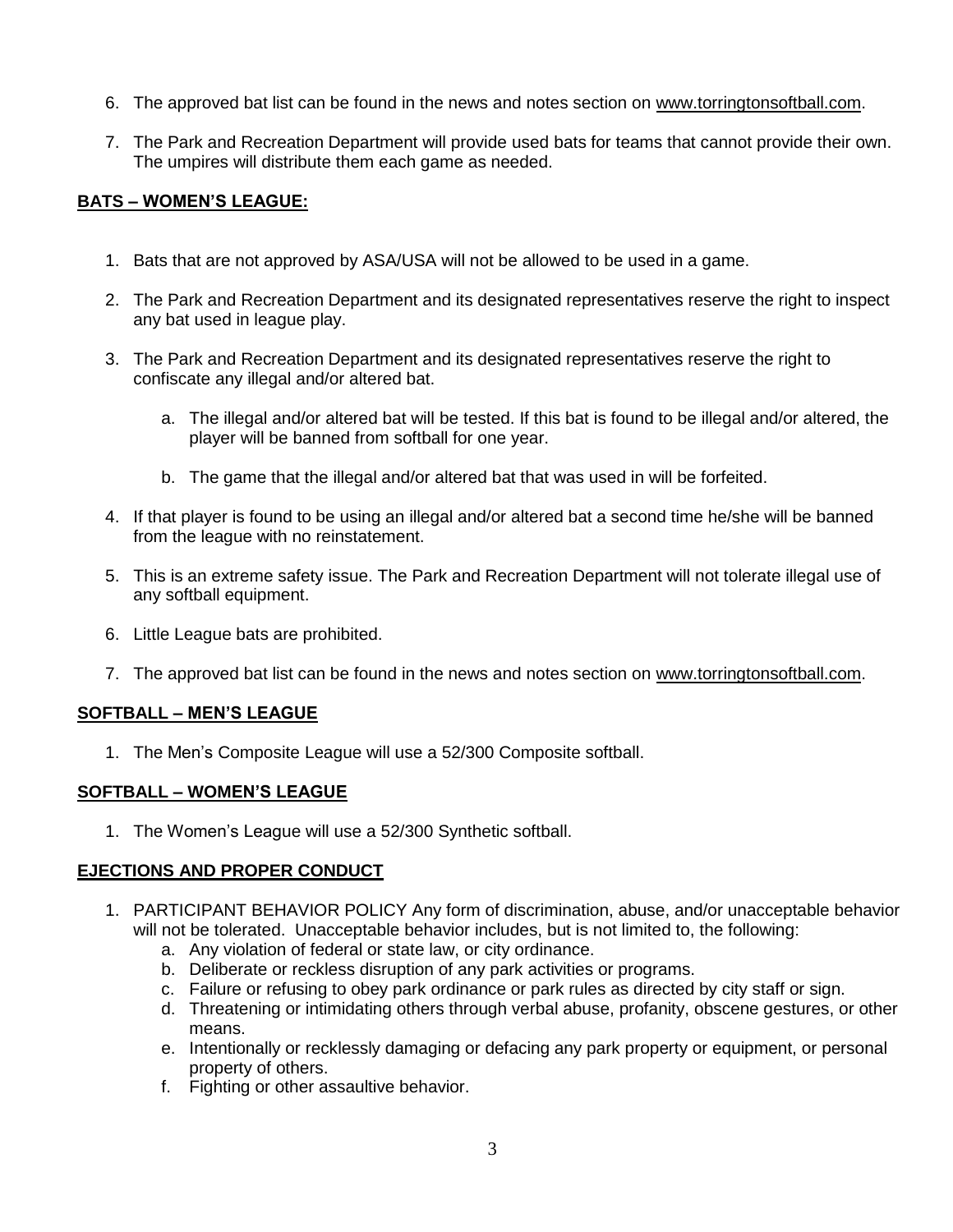- 2. SPORTS BEHAVIOR POLICY Torrington Parks and Recreation seeks to promote and maintain a fun, safe, and family-friendly environment. As a result, all players, coaches, spectators, staff, and officials are expected to act in a respectful and courteous manner towards one another. This policy extends to anyone at the playing site either before, during, or after a game.
- 3. Team Manager's Responsibilities
	- a. While each individual is responsible for his/her own actions, Team Managers will also be held responsible for the conduct of their team members, coaches, and spectators. Team Managers are expected to assist the game officials to maintain a positive playing environment. To aid in this, only the Team Manager (or Acting Team Manager) is permitted to confer with game officials.
- 4. Prohibited Behavior:

The following actions are grounds for ejection, game forfeiture, and/or suspension:

- a. Inappropriate behavior
- b. Unsportsmanlike behavior
- c. Obscene language or gestures
- d. Verbal abuse
- e. Physical assault
- f. Verbal threats
- g. Threatening behavior
- h. Other violations of the Torrington Parks and Recreation Department
- 5. EJECTIONS, GAME FORFEITURES, AND SUSPENSIONS The game officials have the authority to eject any individual from the playing site and/or forfeit a game in response to violations of the rules or policies. The Superintendent of Parks and Recreation and Parks and Recreation Sports Committee will review each case and levy additional suspensions against individuals and/or teams as deemed appropriate based on the severity of the violation(s). Suspensions may vary from one game to a lifetime ban.
- 6. A player ejected from a game may be asked to appear before the Parks and Recreation Commission's Sports Committee if deemed necessary.
	- a. Players ejected from a game will automatically receive a 2-game suspension and \$20 fine. The Parks and Recreation Commission's Sports Committee reserves the right to issue additional suspension days and/or fines.
	- b. Fines will be set according to incident; suspensions and fines may carry into the following season.
- 7. The umpire will report all ejections in writing on the designated Ejection Report Form with 24 hours of the ejection to the Superintendent of Parks and Recreation. All decisions on ejections will be posted on the softball website. The Recreation Department will notify the manager of the suspended player. The Parks and Recreation Commission's Sports Committee reserves the right to issue the final decision on the terms of the suspensions and fines.
- 8. Fines must be paid before reinstatement.
- 9. Any player ejected from a game must leave the playing field and if misconduct continues, officials may order the player to leave the complex or his/her team risks forfeiture of the game and/or expulsion from the league.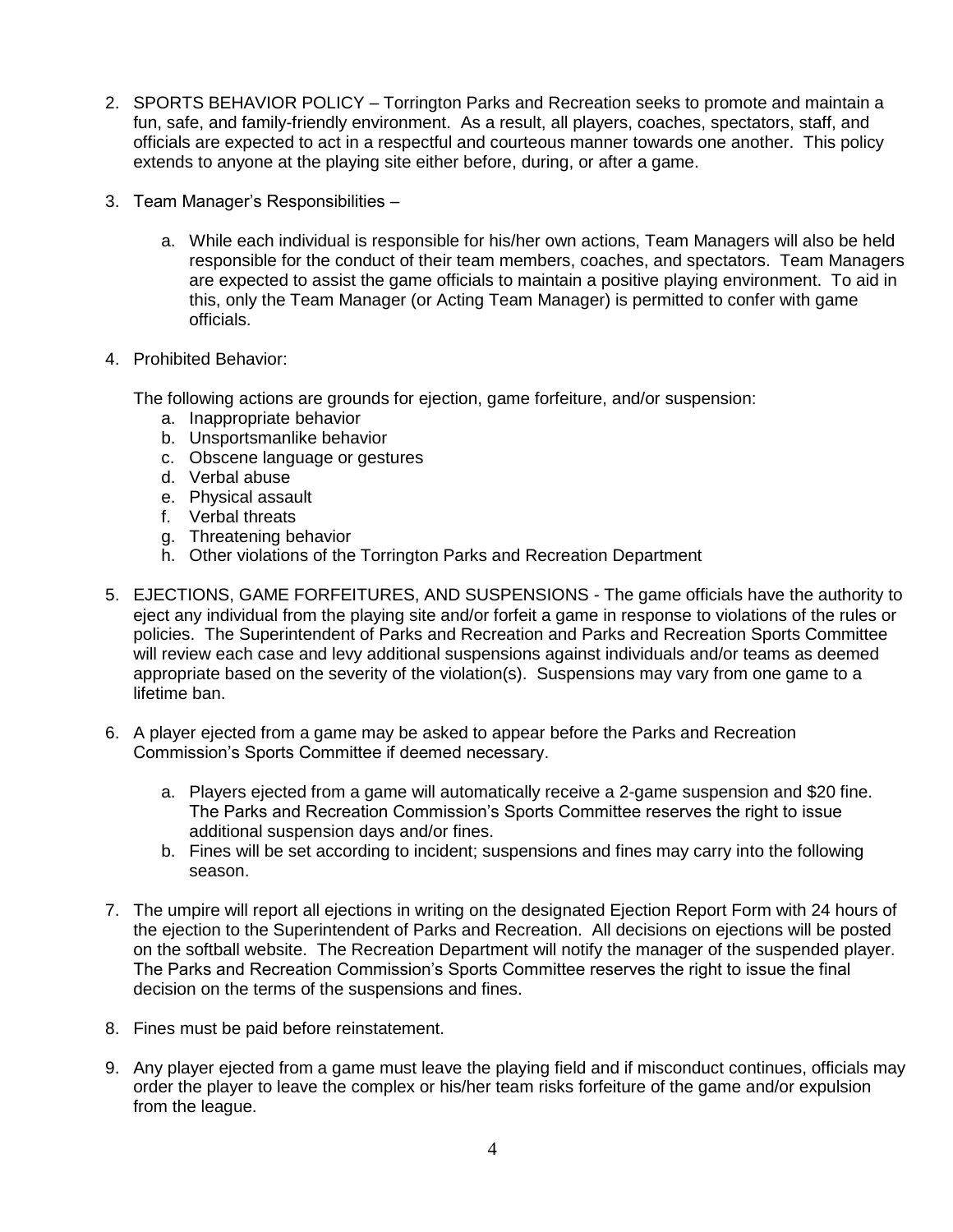- 10. A player who violates his/her suspension will be suspended for a minimum of 5 games. The game that the player played in will be forfeited. Second infraction will result in the individuals' suspension for entire season.
- 11. Umpires and managers will be responsible for conduct of players during the softball game. If player or players are found to be acting in an unsportsmanlike manner including swearing or taunting; the manager may be given 1 (one) verbal warning by the umpire. The second offense in game will result in the ejection of the player or players plus fines as stated in rule #3. If the umpire cannot determine which player on the bench said something, the manager will be ejected. At the discretion of the Superintendent of Parks and Recreation and Sports Committee, a player that is ejected for profanity, taunting, or physical/verbal altercations may be subjected to a longer suspension or possible expulsion, depending on the severity of the situation.
- 12. There will be no contact with an umpire. Any participant that makes contact with an umpire will have a hearing with the Parks and Recreation Commission's Sports Committee about the incident before fines will be imposed.
- 13. Anyone serving a suspension is not allowed on the playing field at any time while serving their suspension.
- 14. No alcoholic beverages on city owned or leased property. If a player is found with alcohol on the playing field or with the softball facilities, the player is subject to an ejection from the game. No smoking on playing field or player benches. Motorcycles must be parked in the parking lots.
- 15. All Torrington Park and Recreation staff, officials, employees and umpires are considered to be retained from the time they leave home until they return home following a game. Physical and verbal abuse at any time will not be tolerated. Fines and suspensions will be assessed against the individual(s) or team(s) involved.

# **SUBSTITUTE UMPIRE**

1. If the scheduled umpire does not show up and both teams are in agreement to use a substitute umpire, both scorebooks must be signed by the opposite team's manager at the end of the game and the winning team must call the score into the Parks and Recreation Department (telephone #: 860-489-2274) within 24 hours.

# **PROTESTS & FORMAL COMPLAINTS RE: PLAYER ELIGBILITY**

- 1. All protests must be made on the field to the umpire prior to the first pitch (legal or illegal) following the protest. Protests may only be made for rule interpretations; an umpire's judgement call will not be considered. Both team managers and the umpire must sign both scorebooks, when a game is protested, in order for it to be reviewed. In order for any protest to be reviewed, the manager of the team protesting, must submit their protest in writing, along with copies of the scorebook with signatures to the Superintendent of Parks and Recreation no later than 2 business days following the game in question. Protests must include a \$25.00 protest fee. Any protest that is sustained, the protest fee will be refunded. The Sports Committee and the Umpire Association will make the determination on rules.
- 2. Any complaint regarding player eligibility must be made in writing, no later than 2 business days, to the Superintendent of Parks and Recreation along with copies of the scorebook with signatures from representatives of both teams as soon as there is a question regarding a player's eligibility.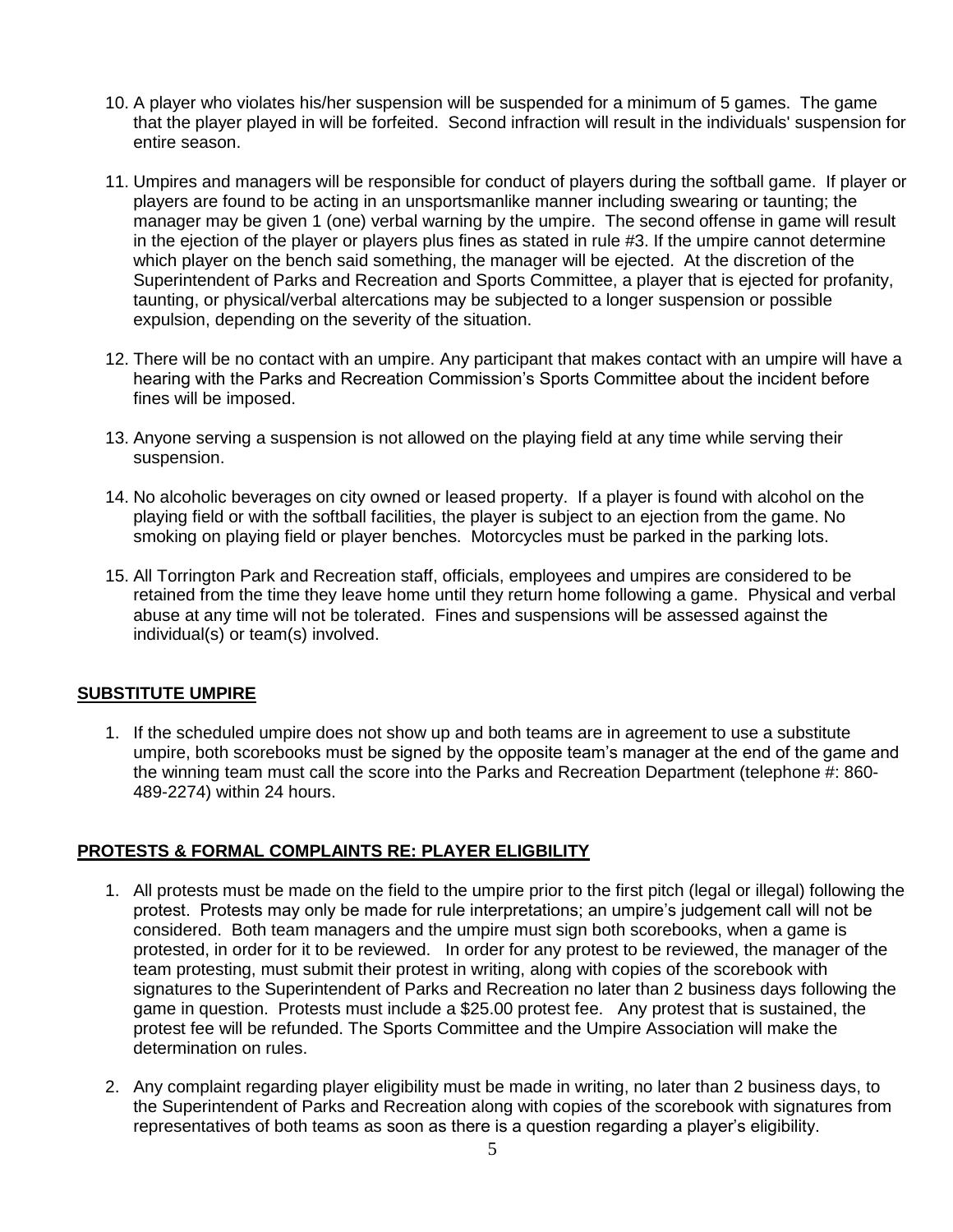Complaints regarding illegal players must include \$25.00 fee. If a complaint of an illegal player is confirmed by the Sports Committee, the fee will be refunded.

3. Protests/Formal Complaints may only be made by the Team Manager or Alternate Team Manager listed on the team's roster.

#### **BALLS AND SCOREBOOKS**

- 1. The Parks and Recreation Department will supply all softballs and scorebooks.
- 2. Teams must use the softballs given to them by the Parks and Recreation Department. They must be picked up at the Parks and Recreation Department.
- 3. Any team unable to produce a new, clean ball to the umpire at the beginning of the game will be fined \$10.00, which must be paid at the office before the next game, or the game will be forfeited.
- 4. Each game will start with two new balls.
- 5. The second ball is to be inserted in the middle of the fourth inning.

### **RAINOUTS**

- 1. Games that must be postponed because of rain will be posted on the Parks and Recreation Department's website [\(www.torringtonct.org\)](http://www.torringtonct.org/) or you can call the Recreation Department's Hotline at 860-489-2270 after 4:00 PM.
- 2. The umpire will make all decisions about games after 4:30 PM.
- 3. If the first game of the day is cancelled due to rain or other unforeseen circumstances, all the following games that day will be cancelled.

### **RAINED OUT AND SUSPENDED GAMES**

- 1. If the game has completed the top half of the 5th inning and the home team is ahead, the game can be deemed an official game. The home team is declared the winner, and the game officially counts in standings.
- 2. If the game has completed the bottom half of the 5th inning the leading team is declared the winner and the game officially counts in standings.
- 3. If the game does not complete the above two criteria, then the game will be considered "No Game" and be started over from the beginning.
- 4. In the event of a rain shortened or suspended game when the score is tied, the game will start over from the beginning.
- 5. During the Playoffs, the Rain Out Rules revert to the Official ASA/USA Rules.

### **COURTESY RUNNERS**

1. If a team needs a courtesy runner it will be stated before the start of the game. Two players from each team may have a Courtesy Runner to start the game. The last player out becomes the courtesy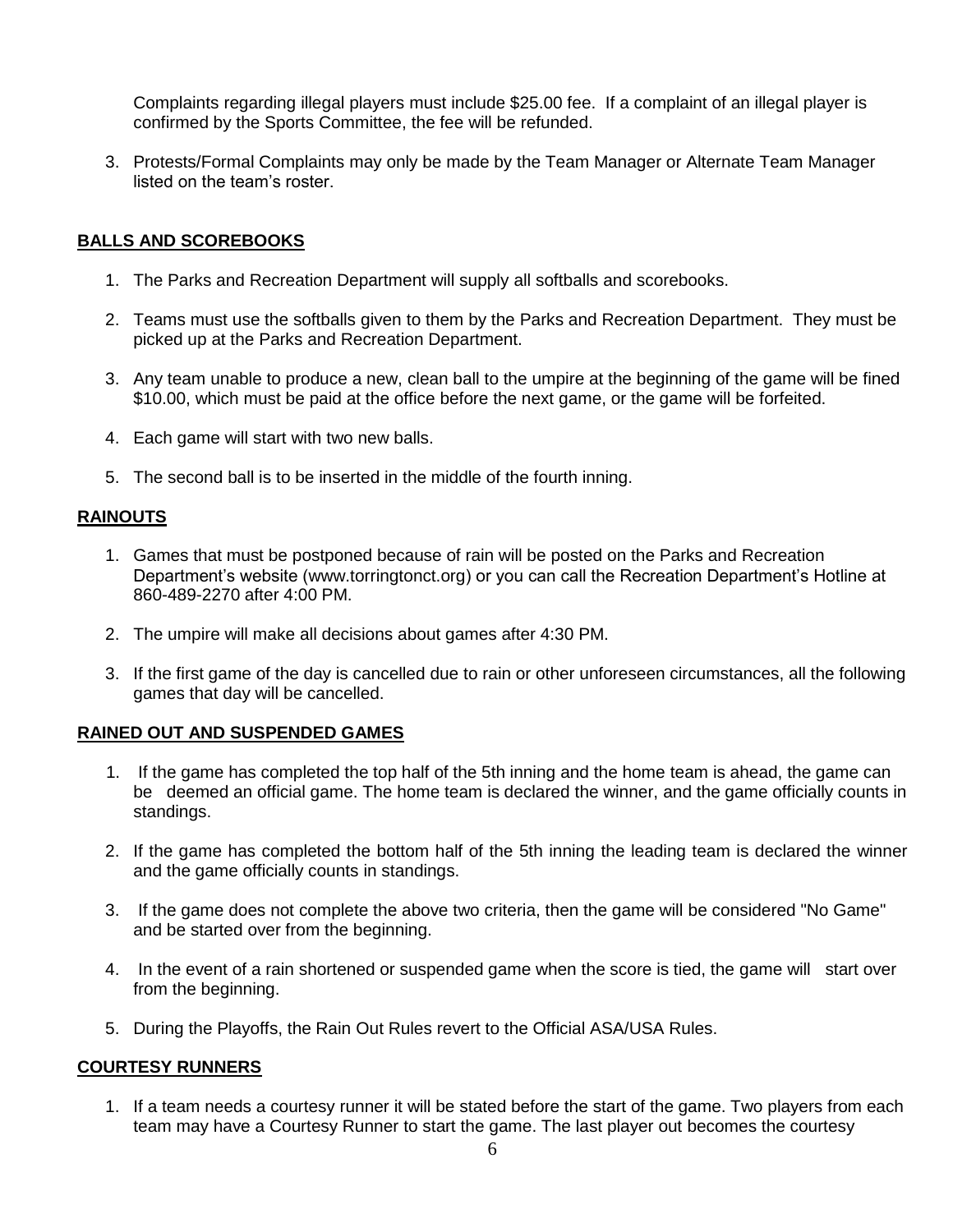runner for the current batter. If a courtesy runner is needed at the beginning of the game and no player has made an out or scored, the last player in the lineup becomes the courtesy runner. If the last player in the lineup is recognized as also needing a courtesy runner, the player next to last in the lineup will become the courtesy runner.

- 2. If a courtesy runner is needed at the beginning of a new inning, the last player out running the bases will be the courtesy runner if the base runner was the third out to end the inning.
- 3. If an injury occurs during the game, then the injured player can also have a runner for the entire game. Only one injured player is allowed a Courtesy Runner per game on each team.

## **9 PLAYERS**

- 1. A team may start the game with 9 players.
- 2. The line-up will include nine (9) players and the vacant position will be counted as an out when due up in the batting order.
- 3. This vacant position can fall anywhere in the batting order.
- 4. When this position in the line-up comes up and the player has not shown up, the spot will be an automatic out.
- 5. When the tenth player shows up he/she must be inserted into the line-up immediately.
- 6. A team may finish a game with as few players as possible.
- 7. If the line-up goes below 10 players after starting with 10 or more, each vacant spot in the line-up will be an out.
- 8. If the line-up goes from 10 to 9 players because of an injury, the spot in the line-up will be an out.
- 9. If the line-up goes from 11 to 10 players because of an injury, the spot in the line-up will not be an out and will just be skipped over. Same applies going from 12 to 11 players.
- 10. If a team is not able to "field" the minimum number of players or plans to forfeit a game, they must email the Parks and Recreation Department prior to 12:00 PM the day of the scheduled game. Email: [parks@torringtonct.org.](mailto:parks@torringtonct.org)
- 11. If a team has three (3) forfeits, they will not be eligible for the playoffs.

### **TEAMS MAY USE 2 EXTRA HITTERS**

- 1. Both extra hitters are considered position players and can move between defensive positions and the EH spots.
- 2. The batting order stays the same when extra hitter becomes a defensive player and they switch.
- 3. If any extra hitter leaves the game and cannot be replaced by a player that has not played in the game that spot in the lineup becomes an out, unless the player is injured.
- 4. Teams may bat 11 or 12 batters in their lineup, only if it is designated so at the beginning of the game.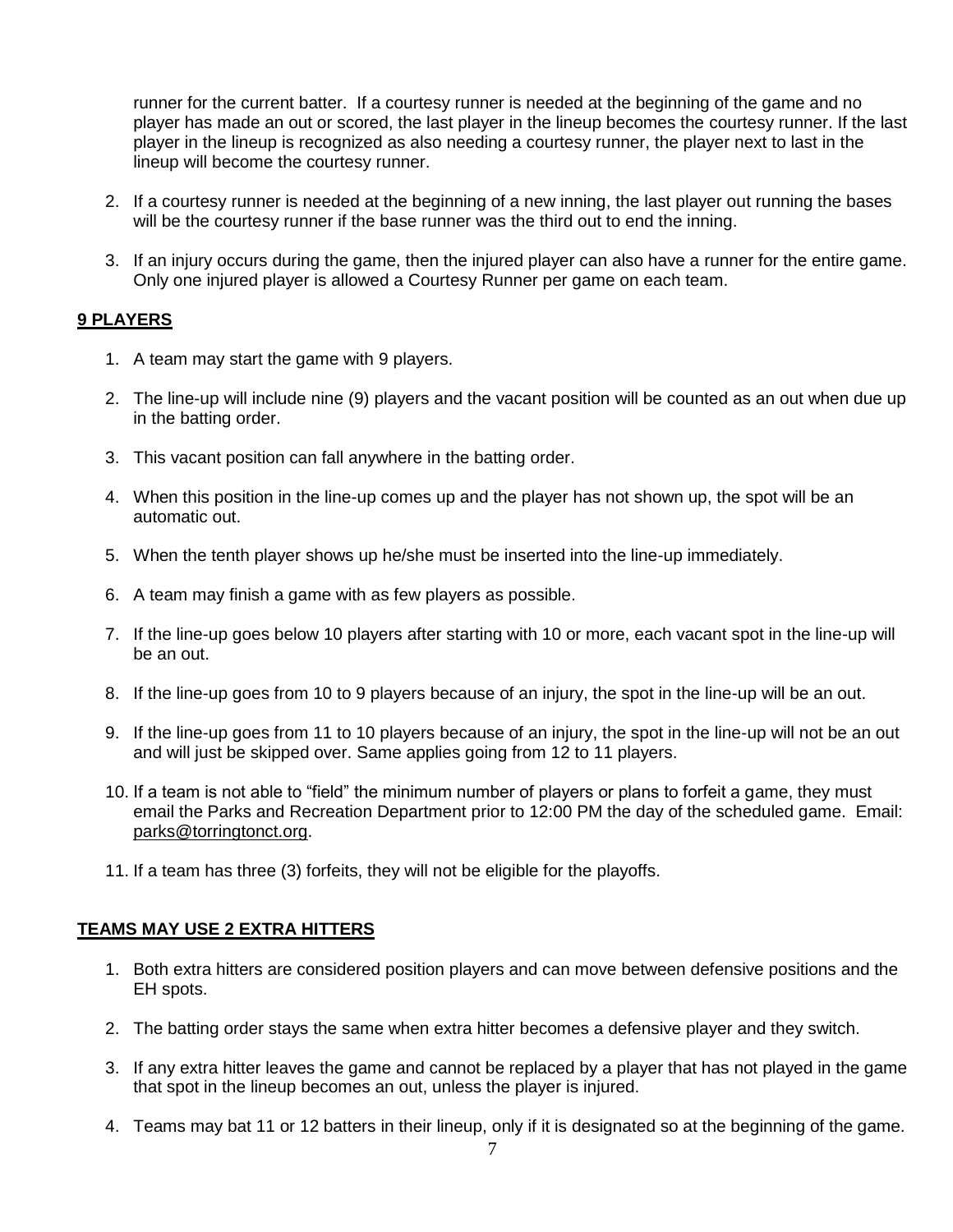5. Once the game starts, teams may not add an extra hitter or hitters to their line-up.

### **SCOREKEEPERS**

- 1. Each team will supply a scorekeeper. The scorekeeper will meet with the umpire between innings to agree on the score. Scorekeepers must record each player's first and last name in the scorebook for each game in order for the scorebook to be considered official.
- 2. The Umpire is responsible for reporting the scores of all games.

## **CLEATS AND SHOES**

1. Only rubber spike cleats will be allowed; no metal spikes at all - NO EXCEPTIONS.

## **DOUBLE FIRST BASE**

1. All fields will be using a double first base.

### **BATTING PRACTICE**

1. No batting practice near home plate.

### **GRACE PERIOD**

1. A 10-minute grace period is allowed for 6:15 PM games only on Monday through Friday.

### **BASERUNNER INTERFERENCE**

- 1. When a defensive player has the ball and the runner remains on his/her feet and crashes into the defensive player, the ball is dead and the runner is out.
- 2. Each other runner must return to the last base legally touched at the time of the interference.
- 3. If the act is determined to be flagrant, the offender shall be ejected.
- 4. An errant throw drawing the defense into the path of the runner and contact is made, the runner is not out.
- 5. To prevent the out ruling, the runner may slide, jump over the defender holding the ball, go around the defender, or return to the previous base touched. If the runner slides, it must be a legal slide.
- 6. When the ball, runner, and defensive player arrive at the same time and place, and contact is made, this is neither interference nor obstruction. If the umpire determines the contact to be flagrant, the offender shall be ejected. This applies to both the runner and the defensive player.
- 7. If the defensive player is not in possession of the ball and impedes the progress of a runner legally running the bases, obstruction shall be called. When play is over, time shall be called and base(s) awarded that in the umpire's judgment would have been obtained had there been no obstruction. Interference supersedes the obstruction rule.

### **APPEAL PLAY**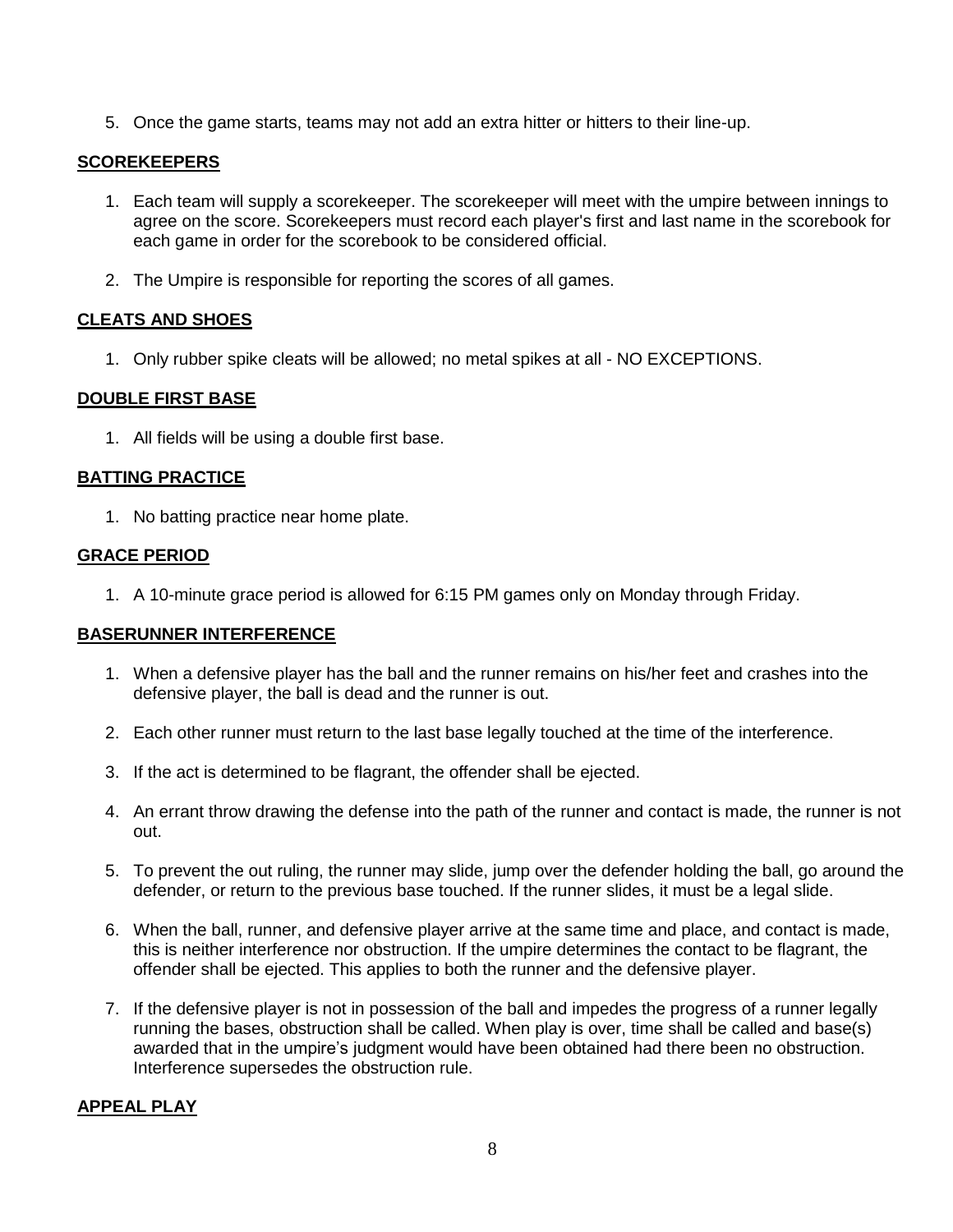- 1. Once the ball has been returned to the infield and time has been called, any fielder, including the pitcher and catcher, with or without possession of the ball, may make a verbal appeal on a runner missing a base or leaving a base too soon.
- 2. The plate umpire should then make a decision on the play.
- 3. Base runners cannot leave their bases during the period, as the ball remains dead until the next pitch.

### **RE-ENTRY RULE**

- 1. Any player may be substituted or replaced and re-entered once, provided players occupy the same batting positions whenever in the lineup.
- 2. Players may not re-enter a second time.
- 3. The starting player and their substitute may not be in the line-up at the same time.

#### **MERCY RULE**

- 1. A team leading by 25 runs or more after any inning will be declared the winner.
- 2. After 3 1/2 innings of play, a team leading by 20 runs will be declared the winner. The home team, if losing, will always have a chance to bat.
- 3. After 4 1/2 innings of play, a team leading by 15 runs will be declared the winner. The home team, if losing, will always have a chance to bat.

### **SPEED UP RULE**

- 1. The pitcher will be allowed three (3) warm-up pitches only, no matter when he/she enters the game.
- 2. The pitcher has 10 seconds to pitch the ball. If the pitcher is not ready to pitch within 10 seconds, the batter will be awarded a ball every 10 seconds until pitcher is ready. If the batter is not ready within 10 seconds, the pitcher will be awarded a strike every 10 seconds until the batter is ready.

### **THROWING A BAT**

1. If a Player throws a bat, that player, at the discretion of the umpire can be ejected from the game.

#### **FIRST PLACE TEAMS**

1. If a team comes in  $1<sup>st</sup>$  place in the regular season, the next season the team will move up a division. In some cases, other teams may also move up.

### **ASA RULES**

1. The Leagues are governed by the Official ASA/USA Slow Pitch Softball Rule Book and all rules within said rule book are superseded by any rule outlined within this text.

#### **INJURIES**

1. The City is not responsible for any injuries of players or game officials.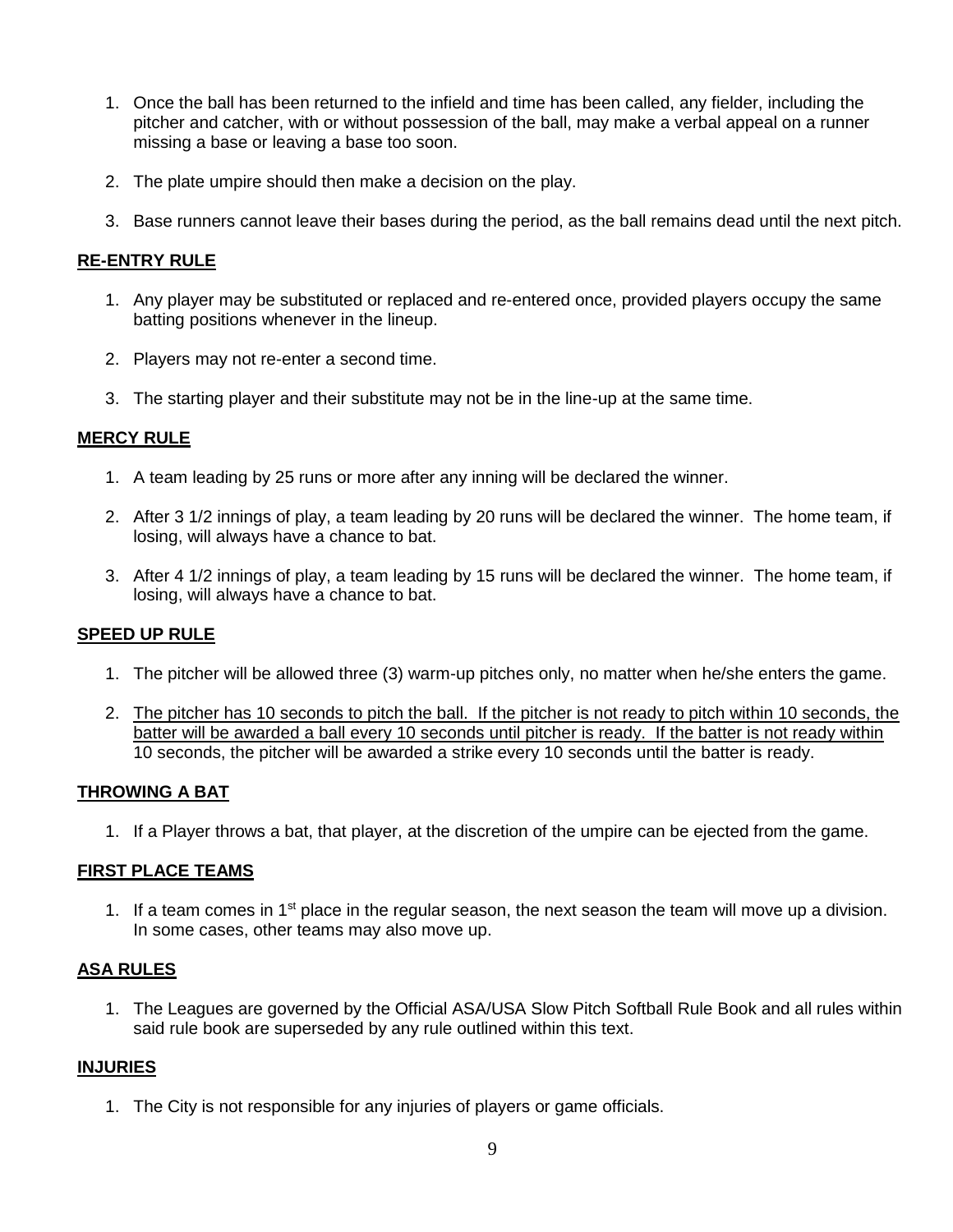## **HOME RUN RULE**

1. Walk Off Home Runs - All home runs hit over the fence will be a walk off home run. Players do not need to touch first base. If a player who hits a home run chooses to run the bases they are allowed to do so.

#### **MENS LEAGUE RULES**

- 1. The ball, when pitched, must be delivered with a perceptible arc and reach a height of at least 6' from the ground while not exceeding a maximum height of 10' from the ground.
- 2. Pitchers have a pitching zone that allows them to pitch up to 6 feet further behind the pitching rubber if they choose to do so. If the pitcher chooses to pitch behind the pitching rubber which is 24" wide, they must be directly behind it and not off to either side.
- 3. Warm up pitches are to be underhand, slow pitch style. No excessive speed allowed on warm up pitches. Penalty for first offense team warning. Penalty for any further offense will be removal from the pitching position for the remainder of the game.
- 4. Batters will start with a 1 1 count. If a batter hits a foul ball on the third strike, the batter will not be out. A foul or strike after that will count as an out.
- 5. Men must be 16 years of age or older to participate.
- 6. Home Run Limit Rule **-** A team will be allowed to hit 5 home runs in a game. Any home runs after 5 will result in an out.

### **PLAYOFFS**

All teams in each division will make the playoffs. If a team is not able to "field" the minimum number of players or plans to forfeit a game, they must email the Parks and Recreation Department prior to 12:00 PM the day of the scheduled game. Email: [parks@torringtonct.org.](mailto:parks@torringtonct.org) If a team does not notify the Parks and Recreation Department of a forfeit by 12:00 PM on the day of the scheduled game, the forfeit will count against them for eligibility in the playoffs. If a team has two (2) forfeits in a season after the allocated deadline of 12:00 PM, they will not be eligible for the playoffs.

All games leading up to the Semi-Finals will be a single elimination format in the playoffs with the higher seed the home team. There may be some instances where the two or three lowest seeded teams play each other at the beginning of the playoffs for seeding placement in the bracket.

First and Second place teams will get a bye until the Semi-Finals. The Semi-Finals for the playoffs will be a best of three series and the winners of the semi-finals advance to the best of three championship series.

In the Semi-Finals, the First place team will play the winner with the lowest seed and the second-place team will play the winner with the higher seed.

If only 3 teams qualify for the playoffs, the 2nd and 3rd seed will play each other in a best 2 out of 3 and the winner plays the 1st seed in a best two out of three. If only 4 teams qualify for the playoffs, the 2nd and 3rd seed will play each other in a best 2 out of 3 and the 1<sup>st</sup> place team will play the  $4<sup>th</sup>$  place team in a best two out of 3 and the two winners advance to the best of three championship series. If only 5 teams qualify for the playoffs, the  $5<sup>th</sup>$  seed plays the  $4<sup>th</sup>$  seed then move to the Semi-Finals.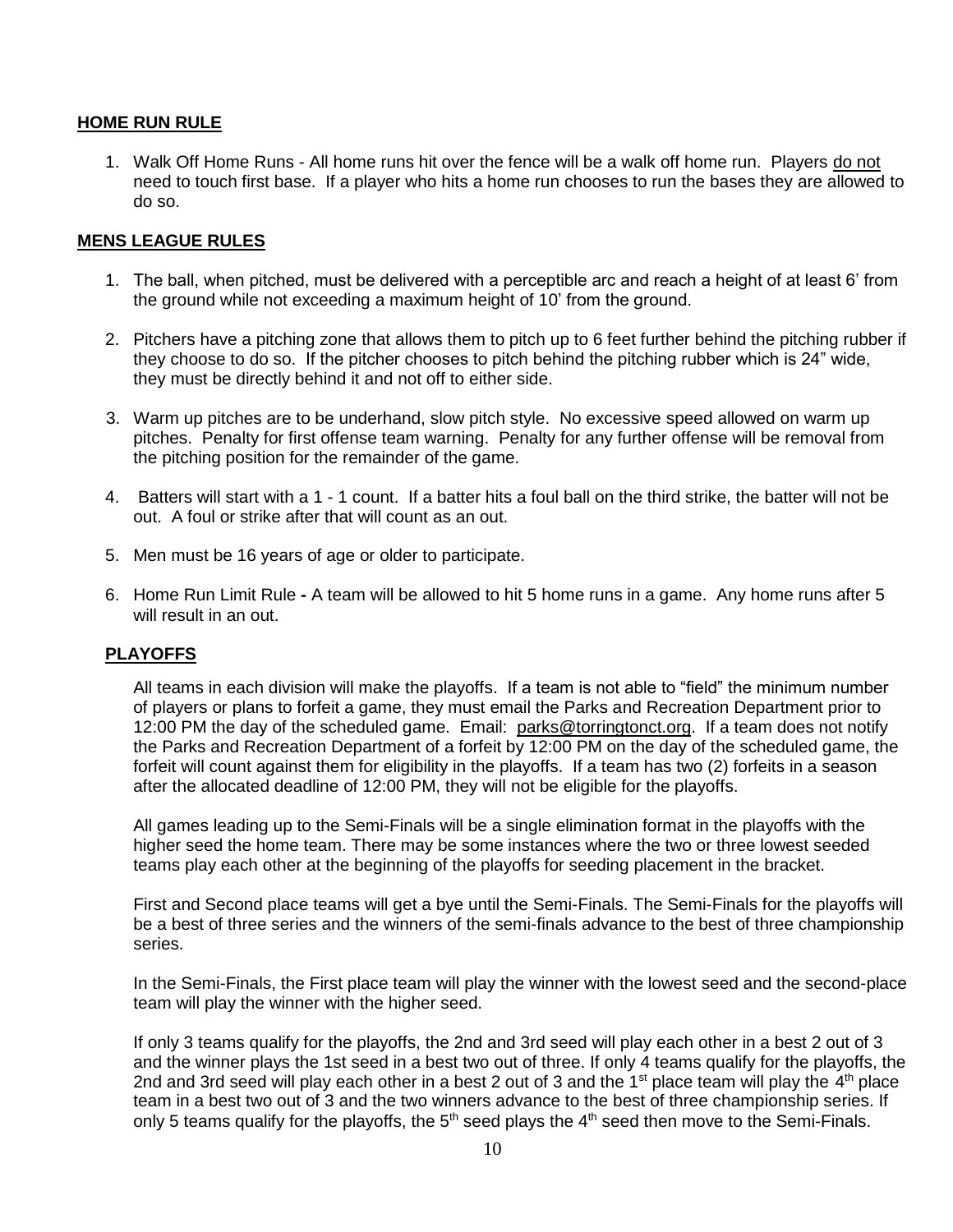#### **WOMENS LEAGUE RULES**

- 1. Women have to be 14 years of age or older.
- 2. Each team will play 14 regular season games.
- 3. The allowable form of pitching will be a 10 Man Modified Pitch. There will be no third strike foul out rule.
- 4. The batter hit by pitch rule will be in effect.
- 5. All women catching must wear a catcher's mask with a throat protector.
- 6. All batters must wear a NOCSAE approved helmet with double ear flaps when at bat. Players under the age of 18 must wear a NOCSAE approved helmet with double ear flaps, face mask/guard and chin strap. Helmets are at each team's expense. Helmets must be worn until the batter is retired or the batter/runner is safely on base and the play is over and time is out to remove the helmet. One warning pertaining to this rule will be issued for each team during the game, followed by an automatic out.
- 7. All game will have a 105-minute (1-hour, 45 minute) time limit. No new inning will start after the 105 minutes (1-hour, 45 minute). The game will be played to a winner. The time starts at the end of the captain's meeting. The umpire will keep the time on the field. If the home team is batting and is leading when the time limit is reached, the game will be ended at that point. If a player is injured and cannot be moved off of the field, the umpire, will stop the game clock until such time as the player can be safely moved. The time limit rule will **not** be used during the playoffs.

### **PLAYOFFS**

All teams in each division will make the playoffs. If a team is not able to "field" the minimum number of players or plans to forfeit a game, they must email the Parks and Recreation Department prior to 12:00 PM the day of the scheduled game. Email: [parks@torringtonct.org.](mailto:parks@torringtonct.org) If a team does not notify the Parks and Recreation Department of a forfeit by 12:00 PM on the day of the scheduled game, the forfeit will count against them for eligibility in the playoffs. If a team has two (2) forfeits in a season after the allocated deadline of 12:00 PM, they will not be eligible for the playoffs.

All games leading up to the Semi-Finals will be a single elimination format in the playoffs with the higher seed the home team. There may be some instances where the two or three lowest seeded teams play each other at the beginning of the playoffs for seeding placement in the bracket.

First and Second place teams will get a bye until the Semi-Finals. The Semi-Finals for the playoffs will be a best of three series and the winners of the semi-finals advance to the best of three championship series.

In the Semi-Finals, the First place team will play the winner with the lowest seed and the second-place team will play the winner with the higher seed.

If only 3 teams qualify for the playoffs, the 2nd and 3rd seed will play each other in a best 2 out of 3 and the winner plays the 1st seed in a best two out of three. If only 4 teams qualify for the playoffs, the 2nd and 3rd seed will play each other in a best 2 out of 3 and the 1<sup>st</sup> place team will play the  $4<sup>th</sup>$  place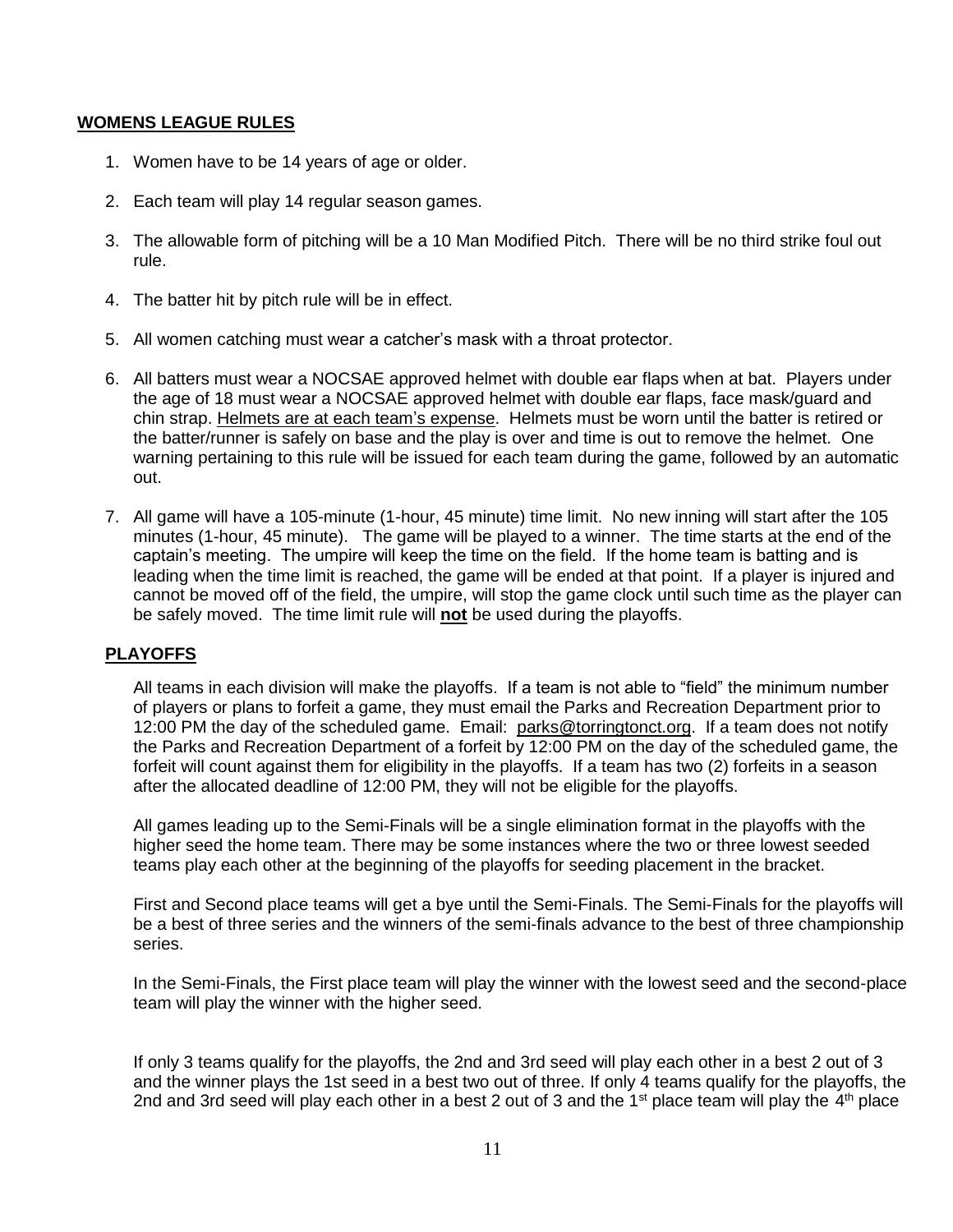team in a best two out of 3 and the two winners advance to the best of three championship series. If only 5 teams qualify for the playoffs, the  $5<sup>th</sup>$  seed plays the  $4<sup>th</sup>$  seed then move to the Semi-Finals.

Designated Player/Flex Rule:

- a. The designated player may be listed in any of the batting positions in the batting order. The FLEX is listed in the last position of the batting order and only plays defense for the DP.
- b. The DP and any substitutes for the DP must remain in the same position in the batting order throughout the game. The FLEX and all substitutes for the FLEX must enter the game in the same last position in the batting order.
- c. The DP may be substituted for, at any time, by a pitch hitter or pitch runner. The substitute become the DP and has all the options of the DP position. The DP and the substitute for the DP may not be in the game at the same time.
- d. The FLEX may be substituted for, at any time. The substitute becomes the FLEX and has all the options of the FLEX position. The starting FLEX and the substitute for the FLEX may not be in the game at the same time.
- e. The starting DP and their substitute may be replaced by the FLEX as the hitter or as a runner. This reduces the number of players in the game by one. The DP and the FLEX may not be on offense at the same time.
- f. The FLEX may be replaced on the defense by the DP. This reduces the number of players in the game by one. The DP and the FLEX may be on defense at the same time.
- g. The starting DP may re-enter the game one time but only in the original DP position in the batting order. If the DP re-enters and the FLEX is batting in the DP position, the FLEX must;
	- i. Return to the original FLEX position, last in the line-up card, or
	- ii. Leave the game.
- h. The starting FLEX may re-enter the game one time and must;
	- i. Return to the original FLEX position, last in the line-up card, or
	- ii. Take the position of the starting DP in the batting order. If the FLEX re-enters and the DP is playing defense in the FLEX position, the DP must continue to bat in the DP position in the batting order, play offense only or play defense for another player. This is not considered to have left the game.
- i. The DP may play defense for any player at any position. Should the DP play defense for a player other than the FLEX, that position player continues to bat and does not play defense. That player is not considered to have left the game.
- j. The role of the DP/FLEX is never terminated.
- k. If the DP replaces the FLEX or the FLEX replaces the DP, the change must be reported to the umpire. If not reported, it is treated in the same way as an unreported substitute.
- 8. Home Run Limit Rule **-** A team will be allowed to hit 5 home runs in a game. Any home runs after 5 will result in an out. This pertains to games played at Joe Ruwet Park only.

# **Adoption of Pitching Rule from 2005**

A pitcher cannot have their hand, or elbows go above the shoulder during the windup, otherwise this will be considered an illegal pitch. Also, the hips and shoulders should remain square to the plate during delivery of the ball. The ball cannot be delivered in an arc that exceeds 10 feet in height. The penalty for an illegal pitch will be a ball called on the batter. If the batter hits the ball and all base runners and the batter advance at least 1 base, the illegal pitch is ignored. If all runners and the batter do not advance at least 1 base, the team has the option of taking the result of the play or the illegal itch.